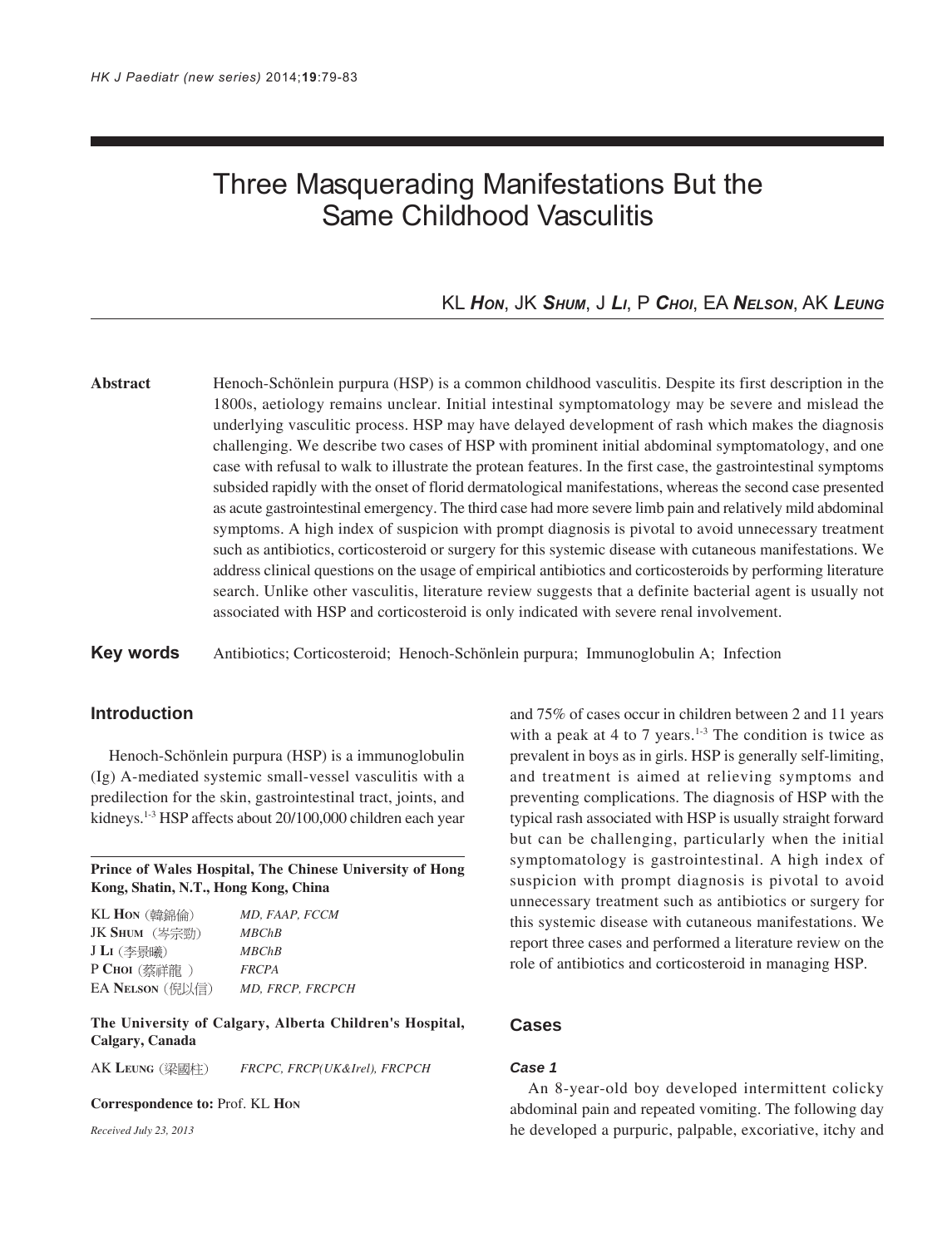nontender rash over the lower limbs. He had one episode of diarrhoea but no history of per-rectal bleeding or urinary symptom. There was a travel history to Southern China during the previous week. The younger sister and parents had similar symptoms suggestive of gastroenteritis. Abdominal computed tomography scan done on the day of admission to exclude appendicitis showed mesenteric adenitis. The following laboratory studies were performed: erythrocyte sedimentation rate 15 (0-10 mm/hour); clotting profile (normal), C3 (normal), and ANA (negative). The patient was empirically treated with intravenous amoxicillin/clavulanic acid. He remained afebrile and was discharged 6 days later. The family then attended our hospital for further opinion. The rash had spread to the arms and the ear helices (Figure 1) but the mucous membranes, heels, palms and joints were spared. Blood pressure was normal. His haematologic, hepatic and renal functions and urinalysis were normal. There were no bacteria or viruses isolated from the leg ulcers. Skin biopsy of the rash was consistent with the diagnosis of HSP (Figure 2). Histopathology section showing focal subcorneal pustules and basketweave cornified layers with smudging of interface. There is superficial perivascular mixed inflammatory infiltrate with focal extravasated red cells, apparent nuclear dusts and focal fibrinoid necrosis of vessel walls. Immunofluorescein study shows vascular stain of IgA, C3 and fibrin. The skin lesions gradually resolved.

#### *Case 2*

A 4-year-old girl initially presented with periorbital puffiness and a nonpruritic, palpable rash over the extensor surface of both arms. She developed persistent, severe lower abdominal pain the next day, which was associated with vomiting and scanty blood streaked stool. She was diagnosed to have intussusception with a subsequent emergency resection of a portion of the bowel in Shenzhen, China. In the days following the operation, the rash began to spread to the lower limbs and down to the dorsum of the feet. This was associated with painful swelling of the ankles and smoky urine. She also had another episode of vomiting, which prompted the mother to bring the patient to our hospital in Hong Kong. On examination, the patient was afebrile and the vital signs were stable. There was an extensive purpuric, non-blanchable, palpable rash over the right cheek, buttocks, lower back, and the extensor surface of the arms and legs, with non-pitting oedema of the ankles and wrists, and periorbital puffiness around the right eye. The abdomen was soft and nontender, with a surgical wound from the intussusception operation. Blood pressure was

normal. Complete blood cell count, renal function tests and liver function tests were normal. Urinalysis revealed no haematuria or proteinuria. Skin biopsy was not necessary for diagnosis. HSP was clinically diagnosed and the patient gradually improved.

#### *Case 3*

A 4-year-old girl presented with acute-onset severe leg pain and refusal to walk. The mother reported mild fever, diarrhoea and cough, and noted feet swelling and multiple bruises over her calves. The girl had been seen by a general practitioner and treated conservatively. Examination revealed oedema of the feet and painful palpable purpuric rash over the calves, left anterior thigh and buttocks (Figure 3). A diagnosis of HSP was made. Investigations showed normal complete blood cell counts, renal and liver function, C-reactive protein, C3, C4, ASO titre, immunoglobulins, coagulation profiles, and urinalysis. Skin biopsy was not necessary for diagnosis. She was discharged home but returned 3 days later with poor appetite, abdominal distension, vomiting and loose stools. Faecal occult blood, blood culture, nasopharyngeal aspirate for common respiratory viruses, IgG and IgM to parvovirus B19 by immunofluorescent test were negative. She got better in the next two days and was discharged home.

## **Discussion**

Gastrointestinal symptoms can manifest early in the clinical course and may delay the diagnosis of this vasculitis as in our first two cases. Abdominal pain, the most common symptom, is typically severe and colicky. Nausea, vomiting, and melena are common. Intestinal obstruction and intussusception may occur as an abdominal emergency and require surgical intervention as in our second case. It has been shown that contrast enemas are safe to perform in patients with HSP with suspected intussusception, and this procedure may obviate surgical treatment.<sup>4</sup> In our second case, conservative therapy may be feasible for HSP patients with small bowel intussusception as long as emergency operating facilities are available, and an experienced paediatric surgical team is able to follow up the patient.<sup>5</sup> Furthermore, factor XIII activity has been reported to correlate with the severity of abdominal symptoms.<sup>6</sup> Measuring factor XIII activity helps to identify those patients with severe gastrointestinal manifestation who may benefit from substitution therapy.7

Assessment of antineutrophil cytoplasmic antibodies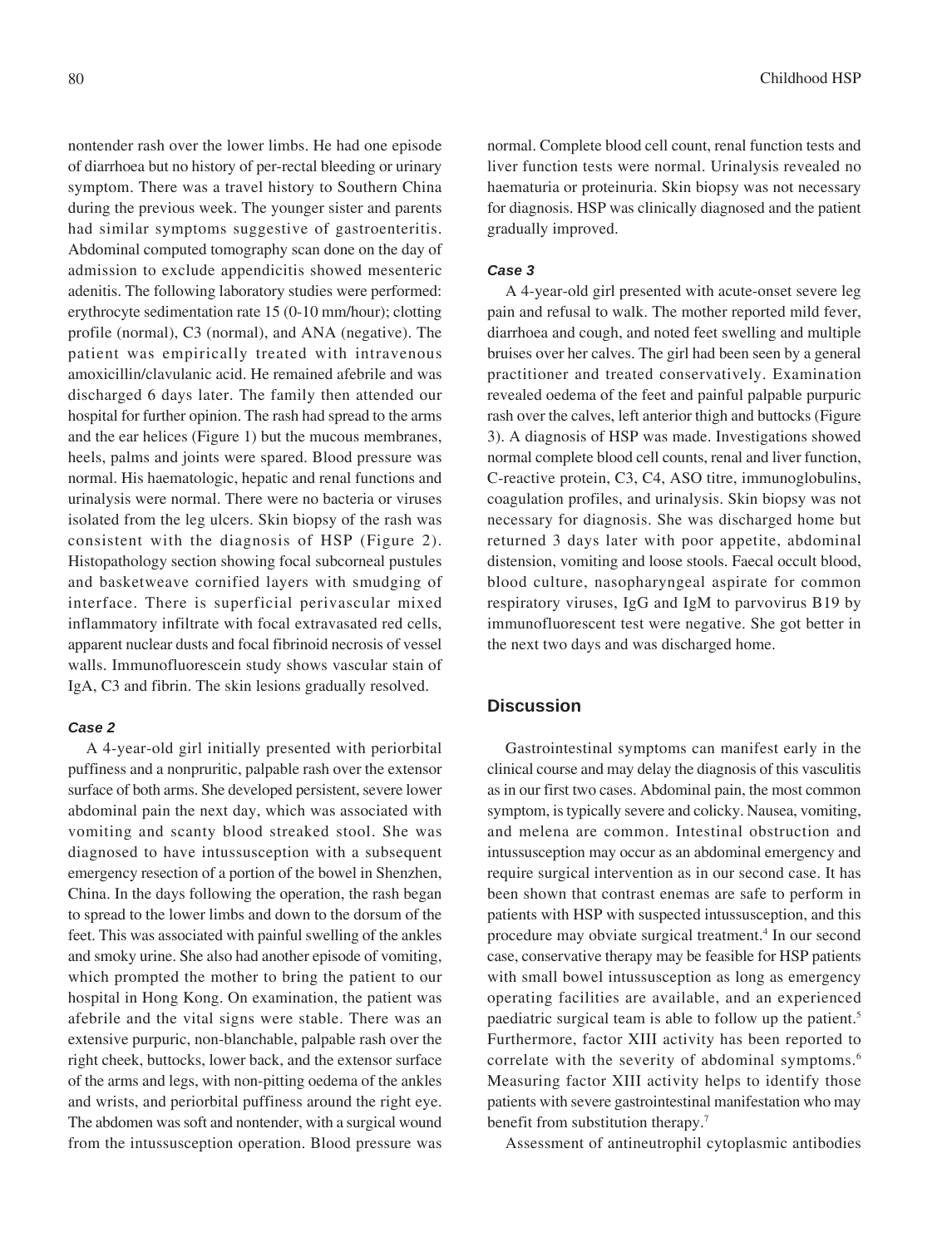#### Hon et al  $\vert$  81

(ANCA) may be useful in diagnosing vasculitic diseases in atypical cases of HSP. ANCA are associated with certain forms of systemic vasculitis, and have been reported previously to be of the IgG and IgM isotype.<sup>8</sup> Nevertheless, adult HSP is closely associated with circulating IgA ANCA, which may be directed against a different autoantigen than that recognised by IgG ANCA.<sup>8</sup> In a paediatric study, IgA ANCA in cytoplasmic pattern was detected in a significantly higher percentage of HSP patients (82.3%) in the acute phase compared to those in the disease controls (38%)

(p=0.004). IgA ANCA was negative in 88% of the patients in the resolution phase  $(p=0.001$  for acute vs resolution phases). The authors conclude that IgA ANCA may be useful to confirm the diagnosis of HSP in children.<sup>9</sup> However, no relationship was found between disease severity of HSP and IgA ANCA.

There was no overt renal manifestation in the three cases. Persistent renal disease is an important long-term complication of HSP.2 Approximately 34% of children with HSP develop kidney disease either in the form of isolated



**Figure 1** (a) Extensive ecoriative purpuric lesions of HSP involving both legs; and (b) HSP rash involving the ear.



**Figure 2** Histopathology section showing superficial perivascular mixed inflammatory infiltrate with focal extravasated red cells, apparent nuclear dusts and focal fibrinoid necrosis of vessel walls. Immunofluorescein study shows vascular stain of IgA, C3 and fibrin. The picture is consistent with HSP.



**Figure 3** Girl with HSP on lower limbs who refused to walk.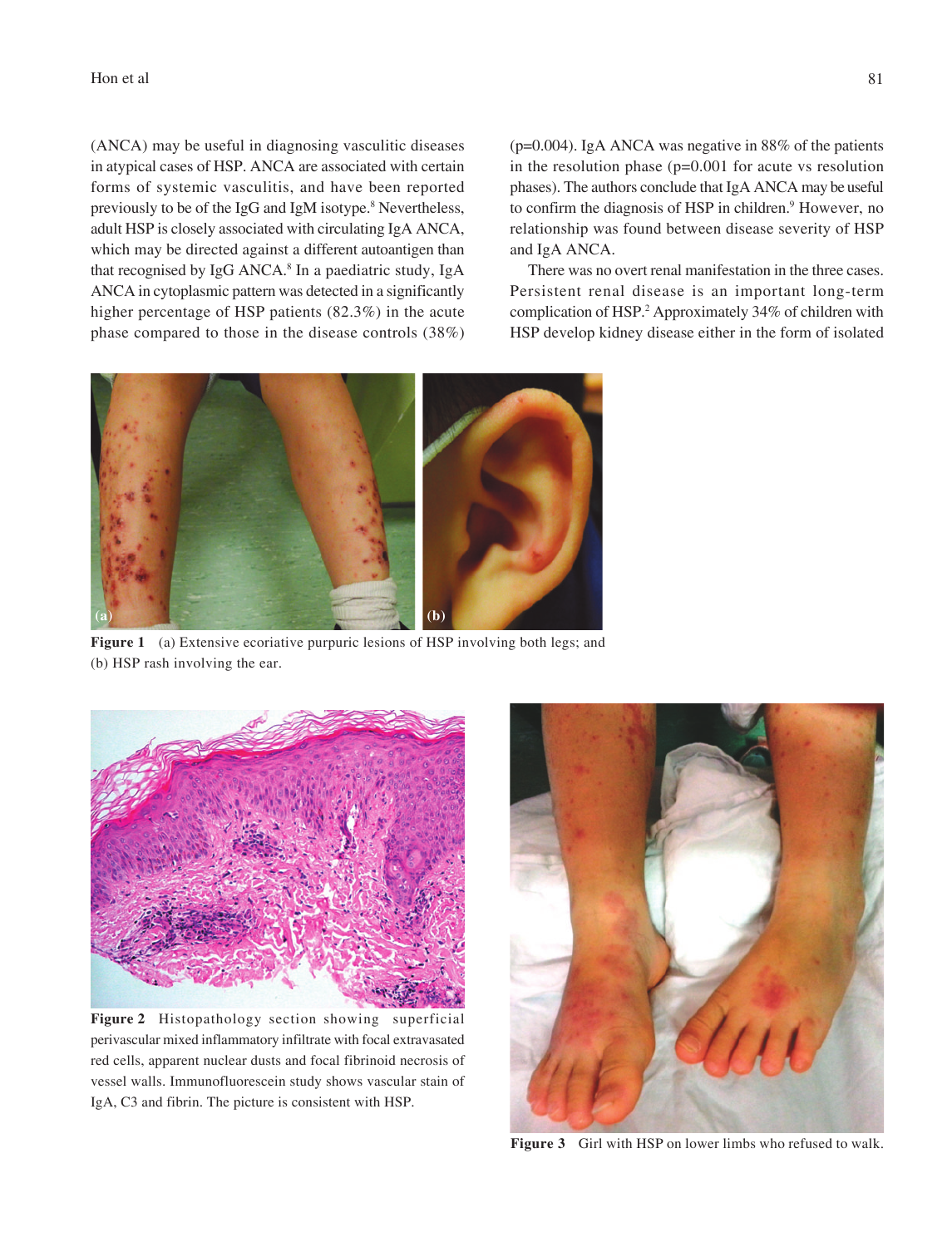haematuria or proteinuria, or acute nephritic or nephrotic syndrome. Of those who have isolated haematuria or proteinuria, 1.6% goes on to develop long-term renal impairment, while this number rises to 19.5% in those who develop nephrotic or nephritic syndrome during the acute phase of the disease.4 Therefore renal function and urinalysis should be monitored regularly at follow-ups. Nephropathy is more severe in children older than 8 years.

Corticosteroids and antiplatelet drugs have been used to prevent long-term renal complications. However, recent Cochrane Review showed neither prednisolone nor antiplatelet drugs were useful in preventing persistent renal involvement.10 PubMed (a service of the U.S. National Library of Medicine) was searched for the terms "Henoch-Schönlein" and "corticosteroid", with limits activated (Humans, published in the last 10 years). As of January 2013, 199 publications were reviewed, but only few publications were relevant. It appears that prednisolone was effective in preventing persistent renal disease at 6 months in those patients who had kidney disease at presentation.<sup>11</sup> The routine use of prednisolone or antiplatelet drugs is not recommended, as the quality of evidence was considered low. In general, use of prednisolone for HSP is recommended only for severe cases with renal pathology of crescentric lesions or heavy proteinuria in the nephrotic range.<sup>2</sup>

Fish-oil therapy has proven to be promising in halting the progression of IgA nephropathy. Five children with biopsy-proven HSP with repeated episodes of haematuria and proteinuria were treated with fish oil (1 g orally twice daily) and some efficacy was demonstrated.<sup>12</sup> The authors proposed that randomised prospective trials are needed to confirm this observation

Edstrom et al report on treatment experience of severe Henoch-Schönlein and immunoglobulin A nephritis. In three of the five patients an angiotensin-converting enzyme inhibitor (ACEI) was added for hypertension. The mean duration of follow up after starting fish-oil therapy was 49.2 weeks. The protein excretion rate prior to starting fish oil was 1041 mg/day and on the last follow-up visit the rate had decreased to 104 mg/day (p<0.05). The average blood pressure (BP) prior to therapy was 135/82. On the last follow-up visit the average BP off ACEI had decreased to  $100/54$  ( $p<0.05$ ). After a year of follow up serum creatinine and glomerular filtration rates have remained stable at 51.2 micromol/L and 128 mL/min/1.73 m<sup>2</sup>, respectively. The authors conclude that treatment with corticosteroids, cyclophosphamide and angiotensinconverting enzyme inhibitor/angiotensin receptor blocker

was effective in increasing glomerular filtration rate, reducing proteinuria and decreasing the disease activity index.<sup>13</sup>

Our cases were managed conservatively without the use of systemic corticostroid. The purpuric rash of HSP classically involves the extensor surface of the limbs. It is pressure and gravity-dependent.14 The rash is typically palpable and does not blanch. Palpable purpura is present in almost 100% of patients with HSP and is the presenting sign in 50%.15 Haemorrhagic vesicles-bullous HSP may rarely occur.15 Junior et al reported three female patients (1.3%) with haemorrhagic vesicles and bullous lesions associated with palpable purpura and concluded that this manifestation may represent a more severe and prolonged disease course with scars or may precede typical skin lesions.16 Subcutaneous nodules are rarely observed.17 In the third case, it is the painful nature of the rash which makes the diagnosis rather atypical. It is seldom described if the cutaneous lesions in HSP are painful or not. Characteristic histological finding of HSP is neutrophil infiltration in and around dermal vessels (leucocytoclastic vasculitis).18 Pain is a subjective perception of an unpleasant sensation which originates in a specific region of the body. Nociceptors are abundant in the dermis and dermal purpuric vasculitis could manifest as pain. Along similar consideration, vasculitis involvement elsewhere such as in the viscera manifests as abdominal pain.

PubMed was searched for the terms "Henoch-Schönlein" and "infection", with limits activated (Humans, published in the last 10 years). As of January 2013, 193 publications were reviewed. Approximately 60 to 75% of patients with HSP have a history of preceding upper respiratory tract infection.17 A wide variety of infectious agents have been reported as potential triggers of HSP. Group A betahaemolytic streptococcus (GAS) is found in 20-50% of patients with acute HSP.<sup>2</sup> In addition to GAS, others have reported a significant association of antecedent *Bartonella henselae* infection with HSP.19 Parvovirus B19 had also been proposed in the aetiology of HSP although a recent study demonstrated that only one of 29 HSP patients had evidence of parvovirus B19 infection.<sup>20</sup> Other HSPassociated pathogens include *Staphylococcus aureus*, *Helicobacter pylori*, *Haemophilus parainfluenza*, *Mycoplasma pneumoniae*, *Yersinia*, *Campylobacter*, Coxsackie virus, adenovirus, Epstein-Barr virus, varicellazoster virus, hepatitis A virus, and hepatitis B virus.<sup>2,21,22</sup> Nevertheless, HSP is generally a non-infectious vasculitis and there is little evidence to suggest empirical antibiotic usage in the absence of pathogen isolation.<sup>1,2,23-28</sup> Antibiotic